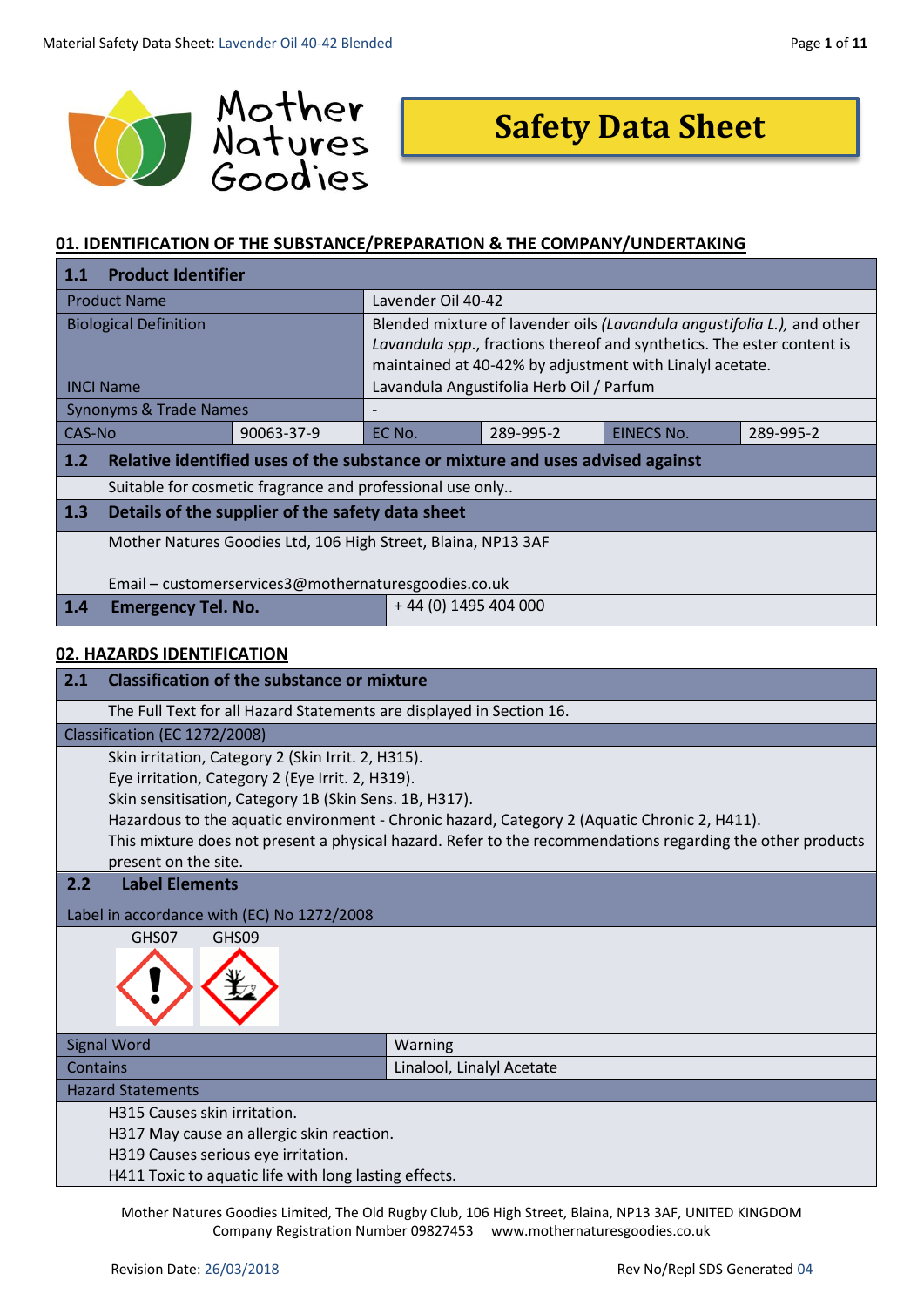Г

٦

| <b>Precautionary Statements</b>                                                                           |                                                                                                                                                                                            |                                                                                                           |  |  |  |
|-----------------------------------------------------------------------------------------------------------|--------------------------------------------------------------------------------------------------------------------------------------------------------------------------------------------|-----------------------------------------------------------------------------------------------------------|--|--|--|
|                                                                                                           | P273 Avoid release to the environment.                                                                                                                                                     |                                                                                                           |  |  |  |
|                                                                                                           |                                                                                                                                                                                            | P280 Wear protective gloves/protective clothing/eye protection/face protection.                           |  |  |  |
|                                                                                                           | <b>Supplementary Precautionary Statements</b>                                                                                                                                              |                                                                                                           |  |  |  |
|                                                                                                           | P302 + P352 IF ON SKIN: Wash with plenty of soap and water.                                                                                                                                |                                                                                                           |  |  |  |
|                                                                                                           |                                                                                                                                                                                            | P305 + P351 + P338 IF IN EYES: Rinse cautiously with water for several minutes. Remove contact lenses, if |  |  |  |
|                                                                                                           | present and easy to do. Continue rinsing.                                                                                                                                                  |                                                                                                           |  |  |  |
|                                                                                                           | P333 + P313 If skin irritation or rash occurs: Get medical advice/attention.                                                                                                               |                                                                                                           |  |  |  |
|                                                                                                           | P391 Collect spillage.                                                                                                                                                                     |                                                                                                           |  |  |  |
|                                                                                                           |                                                                                                                                                                                            | P501 Dispose of contents/container in accordance with local/regional/national/international regulations   |  |  |  |
| 2.3                                                                                                       | <b>Other Hazards</b>                                                                                                                                                                       |                                                                                                           |  |  |  |
|                                                                                                           | PBT or vPvB according to Annex XIII                                                                                                                                                        | No additional data available.                                                                             |  |  |  |
|                                                                                                           | Adverse physio-chemical properties                                                                                                                                                         | No additional data available.                                                                             |  |  |  |
|                                                                                                           | Adverse effects on human health                                                                                                                                                            | No additional data available.                                                                             |  |  |  |
|                                                                                                           |                                                                                                                                                                                            |                                                                                                           |  |  |  |
|                                                                                                           | 03. COMPOSITION/INFORMATION ON INGREDIENTS                                                                                                                                                 |                                                                                                           |  |  |  |
| 3.2                                                                                                       | <b>Mixtures</b>                                                                                                                                                                            |                                                                                                           |  |  |  |
|                                                                                                           | <43.5% Linalool<br>CAS No.: 78-70-6 EC No.: 201-134-4                                                                                                                                      |                                                                                                           |  |  |  |
|                                                                                                           | Classification (EC 1272/2008) Skin Irrit. 2, H315, Skin Sens. 1B, H317, Eye Irrit. 2, H319                                                                                                 |                                                                                                           |  |  |  |
|                                                                                                           | CAS No: 115-95-7, EINECS: 204-116-4<br>25-50% Linalyl Acetate                                                                                                                              |                                                                                                           |  |  |  |
|                                                                                                           | Classification (EC 1272/2008) Skin Irrit. 2, H315, Eye Irrit. 2, H319                                                                                                                      |                                                                                                           |  |  |  |
|                                                                                                           | <4.0% d-Limonene                                                                                                                                                                           | CAS No: 5989-27-5, EC: 227-813-5                                                                          |  |  |  |
|                                                                                                           | Classification (EC 1272/2008) Flam. Liq. 3, H226, Asp. Tox. 1, H304, Skin Irrit. 2, H315, Skin Sens. 1, H317,<br>Aquatic Acute 1, H400, M Acute = 1, Aquatic Chronic 1, H410 M Chronic = 1 |                                                                                                           |  |  |  |
|                                                                                                           | CAS No.: 470-82-6 EC No.: 207-431-5<br><2.5% Eucalyptol                                                                                                                                    |                                                                                                           |  |  |  |
|                                                                                                           | Classification (EC 1272/2008) Flam. Liq. 3, H226; Skin Sens. 1B, H317                                                                                                                      |                                                                                                           |  |  |  |
|                                                                                                           | <2.5% Camphor                                                                                                                                                                              | CAS No.: 76-22-2, EC No.: 200-945-0                                                                       |  |  |  |
| Classification (EC 1272/2008) Flam. Sol. 2, H228, Acute Tox. 4, H302, Acute Tox. 4, H332, STOT SE 2, H371 |                                                                                                                                                                                            |                                                                                                           |  |  |  |

# **04. FIRST AID MEASURES**

| 4.1<br><b>Description of first aid measures</b>                                                    |                                                                                      |  |  |
|----------------------------------------------------------------------------------------------------|--------------------------------------------------------------------------------------|--|--|
| Inhalation                                                                                         | Move to fresh air and get medical advice/attention.                                  |  |  |
|                                                                                                    | In case of unconsciousness place patient stably in side position for transportation. |  |  |
| Do not give the patient anything orally.<br>Ingestion                                              |                                                                                      |  |  |
| In the event of swallowing, if the quantity is small (no more than one mouthful), rinse the mouth  |                                                                                      |  |  |
| with water and consult a doctor.                                                                   |                                                                                      |  |  |
|                                                                                                    | Seek medical attention immediately, showing the label.                               |  |  |
| Remove contaminated clothing and wash the skin thoroughly with soap and water or a<br>Skin Contact |                                                                                      |  |  |
|                                                                                                    | recognised cleaner.                                                                  |  |  |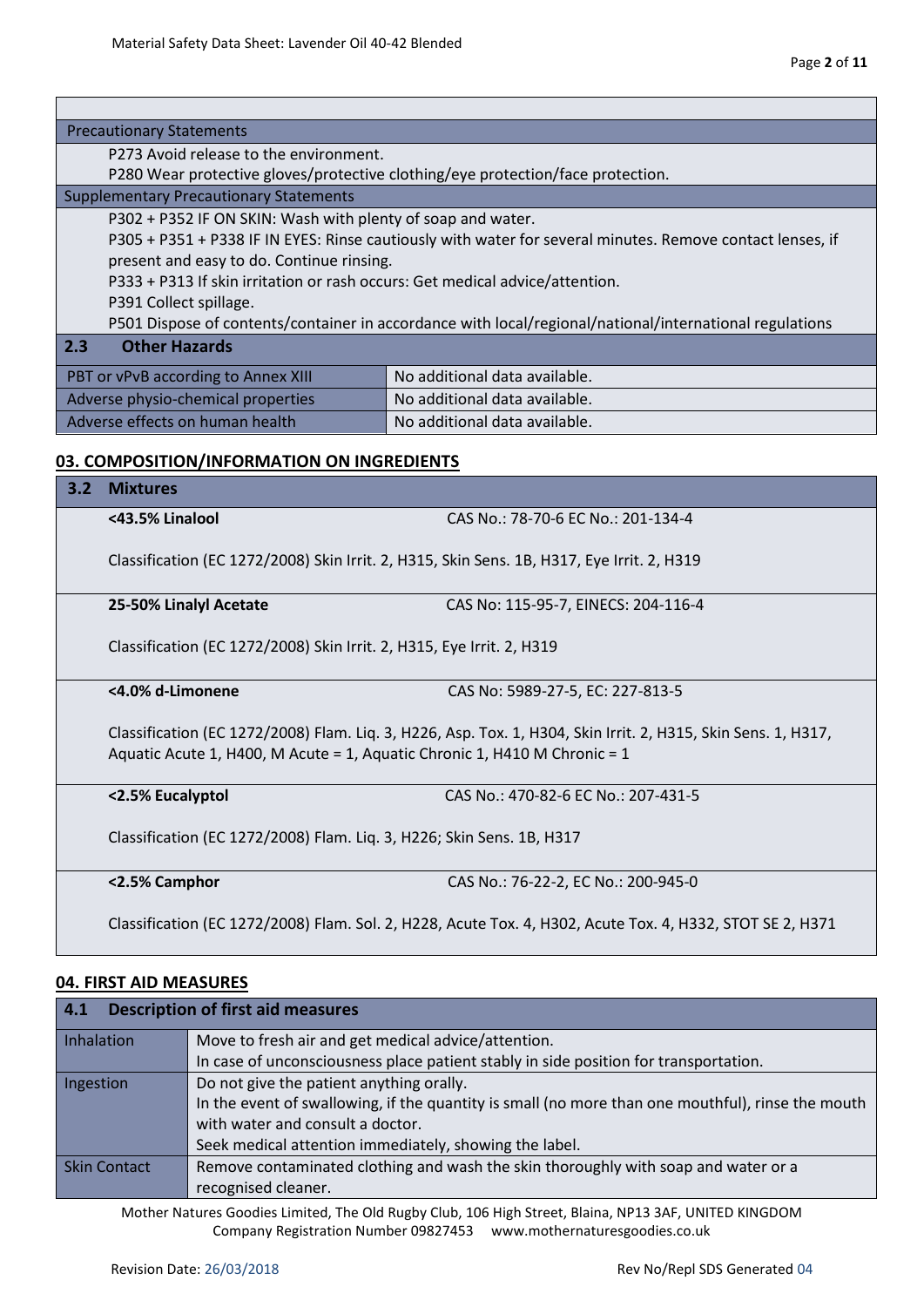| In the event of an allergic reaction, seek medical attention.                                         |                                                                            | Watch out for any remaining product between skin and clothing, watches, shoes, etc. |  |  |
|-------------------------------------------------------------------------------------------------------|----------------------------------------------------------------------------|-------------------------------------------------------------------------------------|--|--|
| If the contaminated area is widespread and/or there is damage to the skin, a doctor must be           |                                                                            |                                                                                     |  |  |
| consulted or the patient transferred to hospital.                                                     |                                                                            |                                                                                     |  |  |
| Wash thoroughly with soft, clean water for 15 minutes holding the eyelids open.<br><b>Eye Contact</b> |                                                                            |                                                                                     |  |  |
|                                                                                                       |                                                                            | If there is any redness, pain or visual impairment, get medical advice/attention.   |  |  |
| 4.2                                                                                                   | Most important symptoms and effects, both acute and delayed                |                                                                                     |  |  |
|                                                                                                       | No further relevant information available.                                 |                                                                                     |  |  |
| 4.3                                                                                                   | Indication of any immediate medical attention and special treatment needed |                                                                                     |  |  |
|                                                                                                       | No additional data available.                                              |                                                                                     |  |  |

## 05. FIRE-FIGHTING MEASURES

| 5.1 | <b>Extinguishing Media</b>                                                                                                                                                                                                                                  |
|-----|-------------------------------------------------------------------------------------------------------------------------------------------------------------------------------------------------------------------------------------------------------------|
|     | No additional data available.                                                                                                                                                                                                                               |
| 5.2 | Special hazards arising from the product                                                                                                                                                                                                                    |
|     | A fire will often produce a thick black smoke. Exposure to decomposition products may be hazardous to<br>health.<br>Do not breathe in smoke.<br>In the event of a fire, the following may be formed :<br>- carbon monoxide (CO)<br>- carbon dioxide $(CO2)$ |
| 5.3 | <b>Advice for firefighters</b>                                                                                                                                                                                                                              |
|     | No additional data available.                                                                                                                                                                                                                               |
|     | 06. ACCIDENTAL RELEASE MEASURES                                                                                                                                                                                                                             |
| 6.1 | Personal precautions, protective equipment and emergency procedures                                                                                                                                                                                         |
|     | Consult the safety measures listed under headings 7 and 8.                                                                                                                                                                                                  |

**For non first aid worker**

Avoid any contact with the skin and eyes.

**For first aid worker**

First aid workers will be equipped with suitable personal protective equipment (See section 8).

**6.2 Environmental Precautions**

Contain and control the leaks or spills with non-combustible absorbent materials such as sand, earth, vermiculite, diatomaceous earth in drums for waste disposal. Prevent any material from entering drains or waterways.

**6.3 Methods and material for containment and cleaning up.**

Clean preferably with a detergent, do not use solvents.

**6.4 Reference to other sections**

No additional data available.

## **07. HANDLING AND STORAGE**

| 7.1 Precautions for safe handling                      |
|--------------------------------------------------------|
| Always wash hands after handling.                      |
| Remove and wash contaminated clothing before re-using. |
| Fire prevention :                                      |

Prevent access by unauthorised personnel.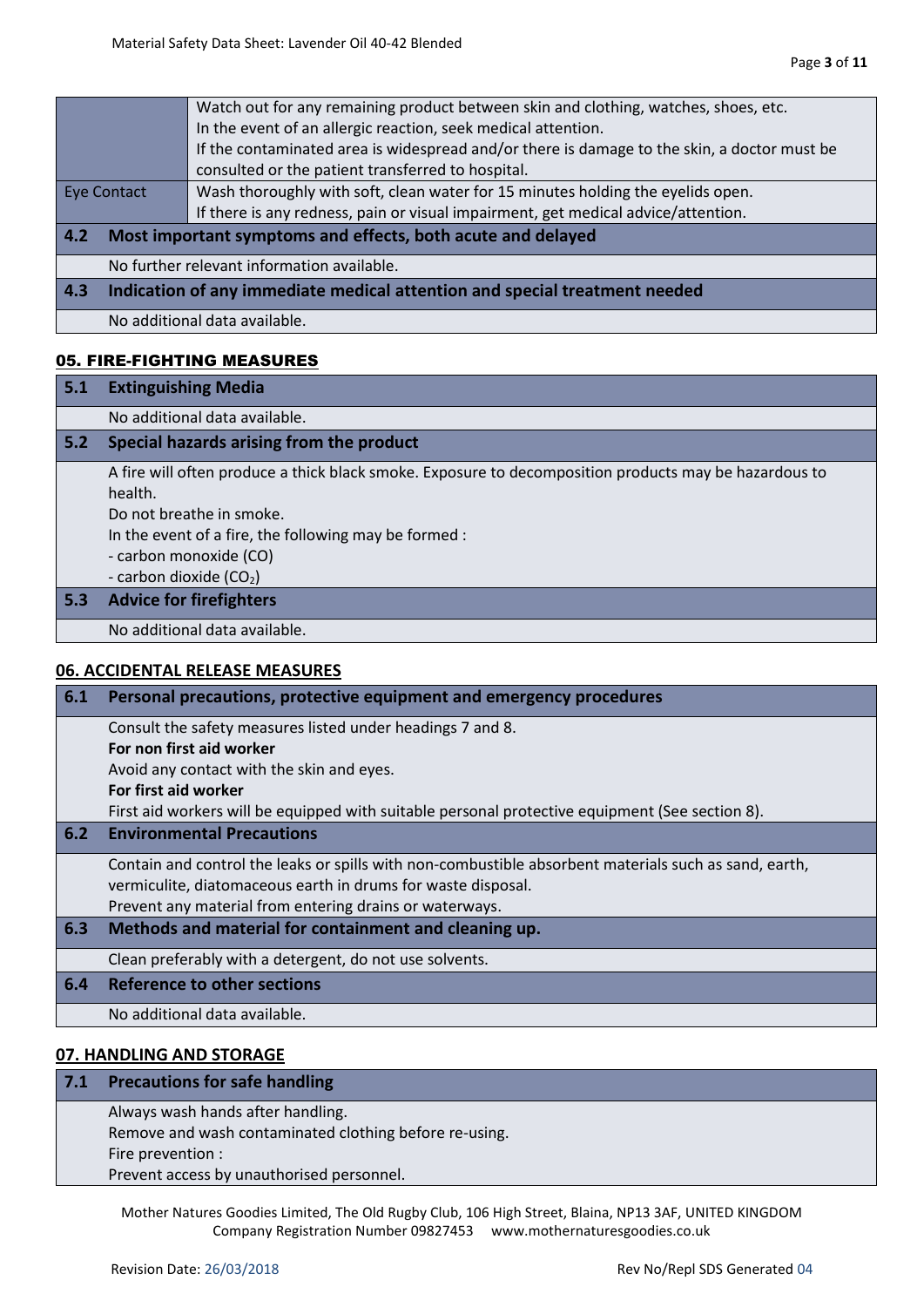|     | Recommended equipment and procedures :<br>For personal protection, see section 8.<br>Observe precautions stated on label and also industrial safety regulations.<br>Avoid skin and eye contact with this mixture.<br>Prohibited equipment and procedures :<br>No smoking, eating or drinking in areas where the mixture is used. |                                                                         |                |          |                                                                        |            |                                                                                                         |
|-----|----------------------------------------------------------------------------------------------------------------------------------------------------------------------------------------------------------------------------------------------------------------------------------------------------------------------------------|-------------------------------------------------------------------------|----------------|----------|------------------------------------------------------------------------|------------|---------------------------------------------------------------------------------------------------------|
| 7.2 |                                                                                                                                                                                                                                                                                                                                  | Conditions for safe storage, including any incompatibilities            |                |          |                                                                        |            |                                                                                                         |
|     | Packaging                                                                                                                                                                                                                                                                                                                        | Always keep in packaging made of an identical material to the original. |                |          |                                                                        |            |                                                                                                         |
| 7.3 | <b>Specific end use(s)</b>                                                                                                                                                                                                                                                                                                       |                                                                         |                |          |                                                                        |            |                                                                                                         |
|     | No additional data available.                                                                                                                                                                                                                                                                                                    |                                                                         |                |          |                                                                        |            |                                                                                                         |
|     |                                                                                                                                                                                                                                                                                                                                  | <b>08. EXPOSURE CONTROLS/PERSONAL PROTECTION</b>                        |                |          |                                                                        |            |                                                                                                         |
| 8.1 | <b>Control parameters</b>                                                                                                                                                                                                                                                                                                        |                                                                         |                |          |                                                                        |            |                                                                                                         |
|     |                                                                                                                                                                                                                                                                                                                                  | <b>Occupational exposure limits:</b>                                    |                |          |                                                                        |            | - ACGIH TLV (American Conference of Governmental Industrial Hygienists, Threshold Limit Values, 2010) : |
|     | <b>CAS</b><br>$76 - 22 - 2$                                                                                                                                                                                                                                                                                                      | TWA:<br>2 ppm                                                           | STEL:<br>3 ppm | Ceiling: | Definition :                                                           | Criteria : |                                                                                                         |
|     |                                                                                                                                                                                                                                                                                                                                  | - France (INRS - ED984 : 2008) :                                        |                |          |                                                                        |            |                                                                                                         |
|     | CAS<br>$76 - 22 - 2$                                                                                                                                                                                                                                                                                                             | VME-ppm:<br>2                                                           | 12             |          | VME-mg/m3: VLE-ppm: VLE-mg/m3:                                         | Notes:     | TMP No:                                                                                                 |
|     |                                                                                                                                                                                                                                                                                                                                  | - UK / WEL (Workplace exposure limits, EH40/2005, 2007) :               |                |          |                                                                        |            |                                                                                                         |
|     | <b>CAS</b><br>$76 - 22 - 2$                                                                                                                                                                                                                                                                                                      | TWA:<br>2 ppm                                                           | STEL:<br>3 ppm | Ceiling: | Definition:                                                            | Criteria:  |                                                                                                         |
|     | <b>LINALOOL (CAS: 78-70-6)</b><br>Final use: Workers.                                                                                                                                                                                                                                                                            |                                                                         |                |          | Derived no effect level (DNEL) or derived minimum effect level (DMEL): |            |                                                                                                         |
|     | Exposure method: Dermal contact.<br>DNEL: 5 mg/kg body weight/day                                                                                                                                                                                                                                                                | Potential health effects: Short term systemic effects.                  |                |          |                                                                        |            |                                                                                                         |
|     | Exposure method: Dermal contact.<br>DNEL: 15 mg of substance/cm <sup>2</sup>                                                                                                                                                                                                                                                     | Potential health effects: Short term local effects.                     |                |          |                                                                        |            |                                                                                                         |
|     | Exposure method: Dermal contact.<br>DNEL: 2.5 mg/kg body weight/day                                                                                                                                                                                                                                                              | Potential health effects: Long term systemic effects.                   |                |          |                                                                        |            |                                                                                                         |
|     | Exposure method: Dermal contact.<br>DNEL: 15 mg of substance/cm <sup>2</sup>                                                                                                                                                                                                                                                     | Potential health effects: Long term local effects.                      |                |          |                                                                        |            |                                                                                                         |
|     | Exposure method: Dermal contact.<br>DNEL: 5 mg/kg body weight/day                                                                                                                                                                                                                                                                | Potential health effects: Short term systemic effects.                  |                |          |                                                                        |            |                                                                                                         |

Exposure method: Dermal contact.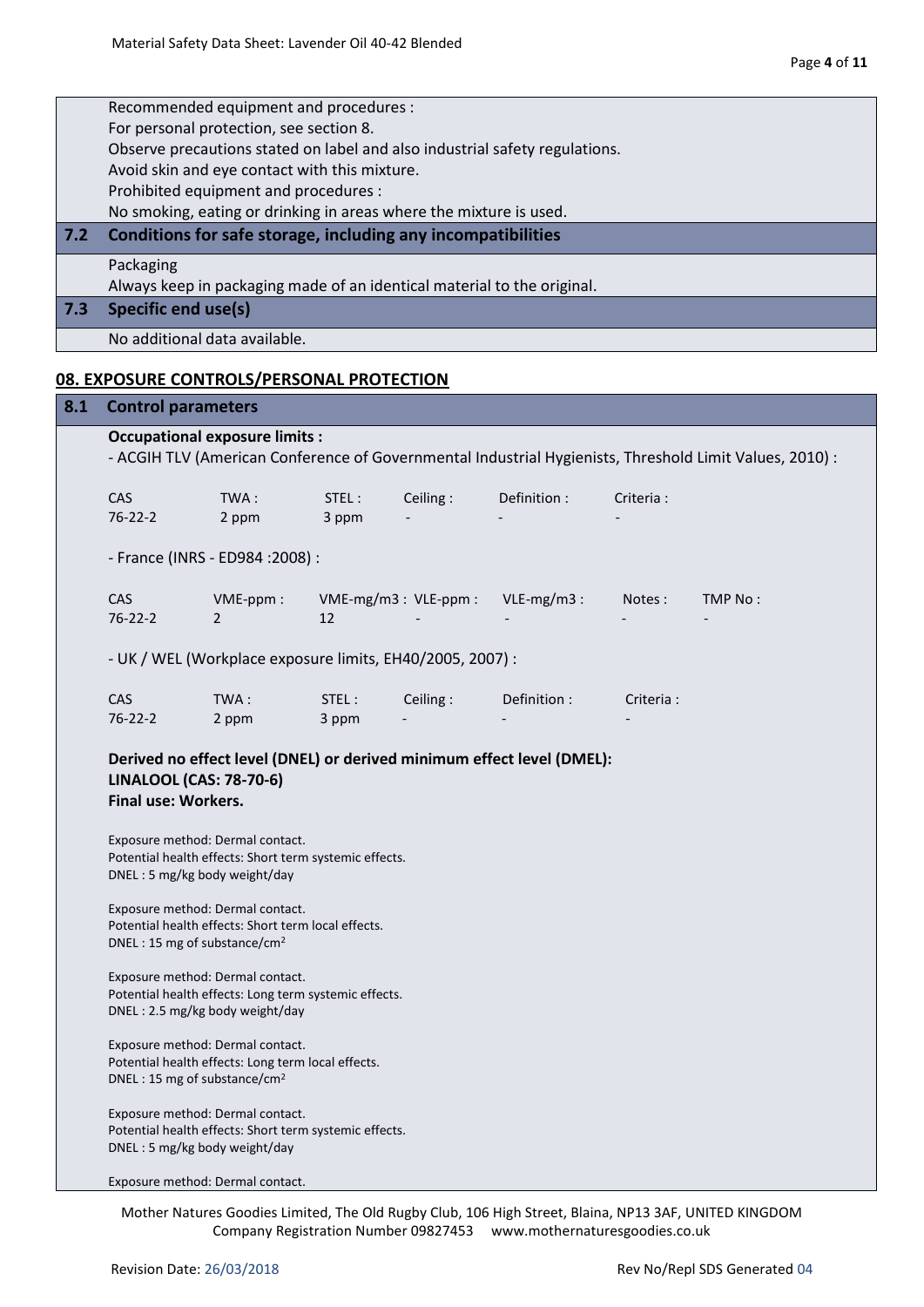Potential health effects: Short term local effects. DNEL : 15 mg of substance/cm<sup>2</sup>

Exposure method: Dermal contact. Potential health effects: Long term systemic effects. DNEL : 2.5 mg/kg body weight/day

Exposure method: Dermal contact. Potential health effects: Long term local effects. DNEL : 15 mg of substance/cm<sup>2</sup>

Exposure method: Inhalation. Potential health effects: Short term systemic effects. DNEL : 16.5 mg of substance/m<sup>3</sup>

Exposure method: Inhalation. Potential health effects: Long term systemic effects. DNEL : 2.8 mg of substance/m<sup>3</sup>

Exposure method: Inhalation. Potential health effects: Short term systemic effects. DNEL : 16.5 mg of substance/m<sup>3</sup>

Exposure method: Inhalation. Potential health effects: Long term systemic effects. DNEL : 2.8 mg of substance/m<sup>3</sup>

#### **Final use: Consumers.**

Exposure method: Ingestion. Potential health effects: Short term systemic effects. DNEL : 1.2 mg/kg body weight/day

Exposure method: Ingestion. Potential health effects: Long term systemic effects. DNEL : 0.2 mg/kg body weight/day

Exposure method: Ingestion. Potential health effects: Short term systemic effects. DNEL : 1.2 mg/kg body weight/day

Exposure method: Ingestion. Potential health effects: Long term systemic effects. DNEL : 0.2 mg/kg body weight/day

Exposure method: Dermal contact. Potential health effects: Short term systemic effects. DNEL : 2.5 mg/kg body weight/day

Exposure method: Dermal contact. Potential health effects: Short term local effects. DNEL : 15 mg of substance/cm<sup>2</sup>

Exposure method: Dermal contact. Potential health effects: Long term systemic effects. DNEL : 1.25 mg/kg body weight/day

Exposure method: Dermal contact. Potential health effects: Long term local effects. DNEL : 15 mg of substance/cm<sup>2</sup>

Exposure method: Dermal contact. Potential health effects: Short term systemic effects. DNEL : 2.5 mg/kg body weight/day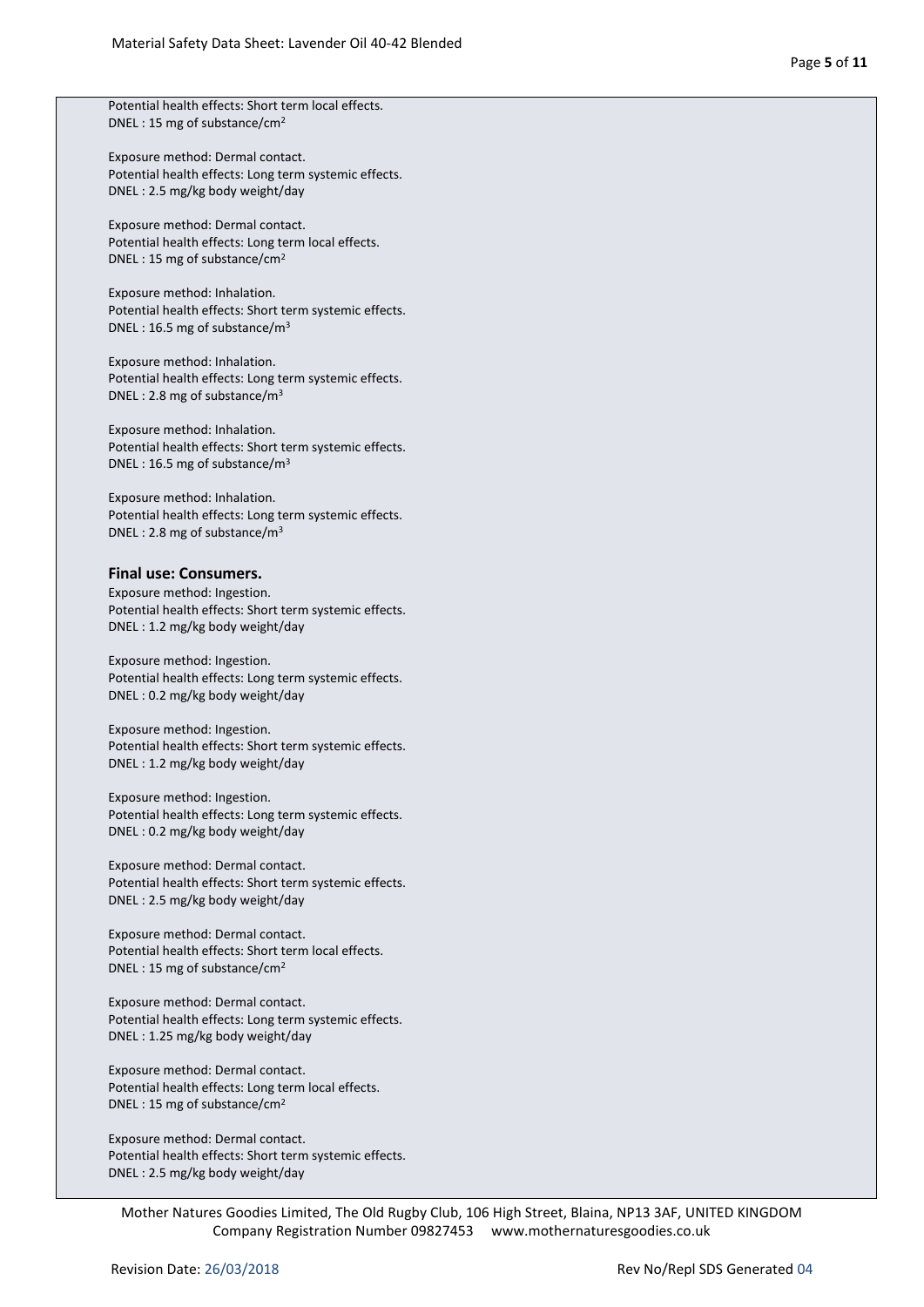Exposure method: Dermal contact. Potential health effects: Short term local effects. DNEL : 15 mg of substance/cm<sup>2</sup>

Exposure method: Dermal contact. Potential health effects: Long term systemic effects. DNEL : 1.25 mg/kg body weight/day

Exposure method: Dermal contact. Potential health effects: Long term local effects. DNEL : 15 mg of substance/cm<sup>2</sup>

Exposure method: Inhalation. Potential health effects: Short term systemic effects. DNEL : 4.1 mg of substance/m<sup>3</sup>

Exposure method: Inhalation. Potential health effects: Long term systemic effects. DNEL : 0.7 mg of substance/m<sup>3</sup>

Exposure method: Inhalation. Potential health effects: Short term systemic effects. DNEL : 4.1 mg of substance/m<sup>3</sup>

Exposure method: Inhalation. Potential health effects: Long term systemic effects. DNEL : 0.7 mg of substance/m<sup>3</sup>

#### **Predicted no effect concentration (PNEC): LINALOOL (CAS: 78-70-6)**

Environmental compartment: Soil. PNEC : 0.327 mg/kg

Environmental compartment: Soil. PNEC : 0.327 mg/kg

Environmental compartment: Fresh water. PNEC : 0.2 mg/l

Environmental compartment: Fresh water. PNEC : 0.2 mg/l

Environmental compartment: Sea water. PNEC : 0.02 mg/l

Environmental compartment: Sea water. PNEC : 0.02 mg/l

Environmental compartment: Intermittent waste water. PNEC : 2 mg/l

Environmental compartment: Intermittent waste water. PNEC : 2 mg/l

Environmental compartment: Fresh water sediment. PNEC : 2.22 mg/kg

Environmental compartment: Fresh water sediment. PNEC : 2.22 mg/kg

Environmental compartment: Marine sediment. PNEC : 0.222 mg/kg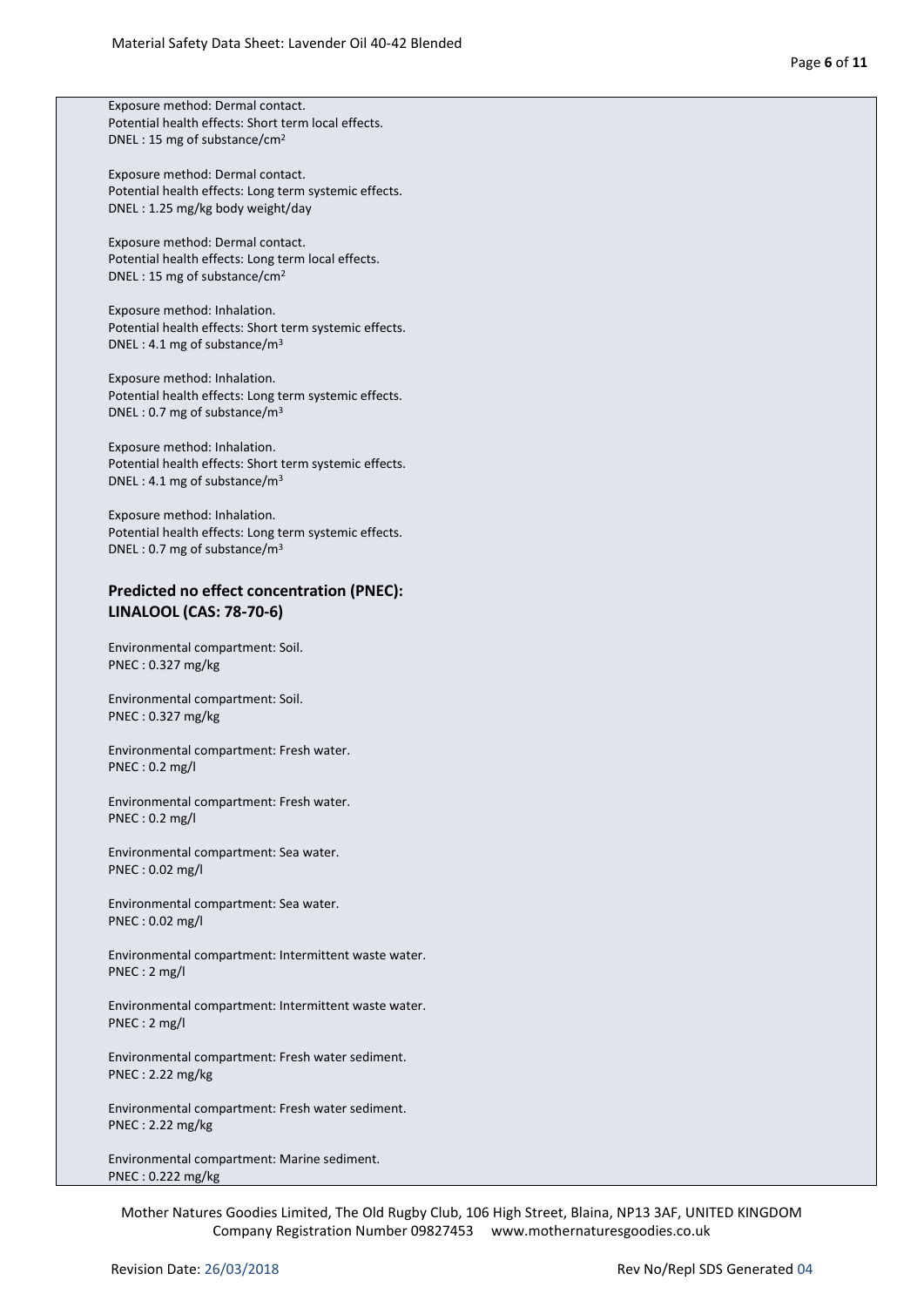Г

| Environmental compartment: Marine sediment.<br>PNEC: 0.222 mg/kg |                                                                                                                                                                          |  |  |  |  |
|------------------------------------------------------------------|--------------------------------------------------------------------------------------------------------------------------------------------------------------------------|--|--|--|--|
| PNEC: 10 mg/l                                                    | Environmental compartment: Waste water treatment plant.                                                                                                                  |  |  |  |  |
| PNEC: 10 mg/l                                                    | Environmental compartment: Waste water treatment plant.                                                                                                                  |  |  |  |  |
| 8.2<br><b>Exposure controls</b>                                  |                                                                                                                                                                          |  |  |  |  |
| <b>Protective Equipment</b>                                      |                                                                                                                                                                          |  |  |  |  |
|                                                                  |                                                                                                                                                                          |  |  |  |  |
| <b>Process Conditions</b>                                        | Provide eyewash station. Wash hands before breaks and at the end of work.                                                                                                |  |  |  |  |
| <b>Engineering Measures</b>                                      | Provide adequate ventilation.                                                                                                                                            |  |  |  |  |
| <b>Respiratory Equipment</b>                                     | Not required.                                                                                                                                                            |  |  |  |  |
| <b>Hand Protection</b>                                           | Use suitable protective gloves that are resistant to chemical agents in accordance with<br>standard EN374.                                                               |  |  |  |  |
|                                                                  | Gloves must be selected according to the application and duration of use at the                                                                                          |  |  |  |  |
|                                                                  | workstation.                                                                                                                                                             |  |  |  |  |
|                                                                  | Protective gloves need to be selected according to their suitability for the workstation<br>in question: other chemical products that may be handled, necessary physical |  |  |  |  |
|                                                                  | protections (cutting, pricking, heat protection), level of dexterity required.                                                                                           |  |  |  |  |
|                                                                  | Recommended properties :                                                                                                                                                 |  |  |  |  |
|                                                                  | - Impervious gloves in accordance with standard EN374                                                                                                                    |  |  |  |  |
| <b>Eye Protection</b>                                            | Avoid contact with eyes.                                                                                                                                                 |  |  |  |  |
|                                                                  | Use eye protectors designed to protect against liquid splashes                                                                                                           |  |  |  |  |
|                                                                  | Before handling, wear safety goggles with protective sides accordance with standard                                                                                      |  |  |  |  |
|                                                                  | EN166.                                                                                                                                                                   |  |  |  |  |
|                                                                  | In the event of high danger, protect the face with a face shield.                                                                                                        |  |  |  |  |
|                                                                  | Prescription glasses are not considered as protection.                                                                                                                   |  |  |  |  |
|                                                                  | Individuals wearing contact lenses should wear prescription glasses during work where                                                                                    |  |  |  |  |
|                                                                  | they may be exposed to irritant vapours.                                                                                                                                 |  |  |  |  |
|                                                                  | Provide eyewash stations in facilities where the product is handled constantly                                                                                           |  |  |  |  |
| <b>Other Protection</b>                                          | Avoid skin contact.                                                                                                                                                      |  |  |  |  |
|                                                                  | Wear suitable protective clothing.                                                                                                                                       |  |  |  |  |
|                                                                  | Suitable type of protective clothing :                                                                                                                                   |  |  |  |  |
|                                                                  | In the event of substantial spatter, wear liquid-tight protective clothing against                                                                                       |  |  |  |  |
|                                                                  | chemical risks (type 3) in accordance with EN14605 to prevent skin contact.                                                                                              |  |  |  |  |
|                                                                  | In the event of a risk of splashing, wear protective clothing against chemical risks (type                                                                               |  |  |  |  |
|                                                                  | 6) in accordance with EN13034 to prevent skin contact.                                                                                                                   |  |  |  |  |
|                                                                  | Work clothing worn by personnel shall be laundered regularly.                                                                                                            |  |  |  |  |
|                                                                  | After contact with the product, all parts of the body that have been soiled must be                                                                                      |  |  |  |  |
|                                                                  | washed.<br>Good personal hygiene practices are always advisable, especially when working with                                                                            |  |  |  |  |
| <b>Hygiene Measures</b>                                          | chemicals / oils. Keep away from foodstuffs, beverages and feed.                                                                                                         |  |  |  |  |
| <b>Personal Protection</b>                                       | Use personal protection according to Directive 89/686/EEC.                                                                                                               |  |  |  |  |
| <b>Skin Protection</b>                                           | Avoid contact with the skin. Wear apron or protective clothing in case of splashes.                                                                                      |  |  |  |  |
| <b>Environmental Exposure</b>                                    | Avoid discharging into drainage water. Only eliminate by authorised companies.                                                                                           |  |  |  |  |
| Controls                                                         |                                                                                                                                                                          |  |  |  |  |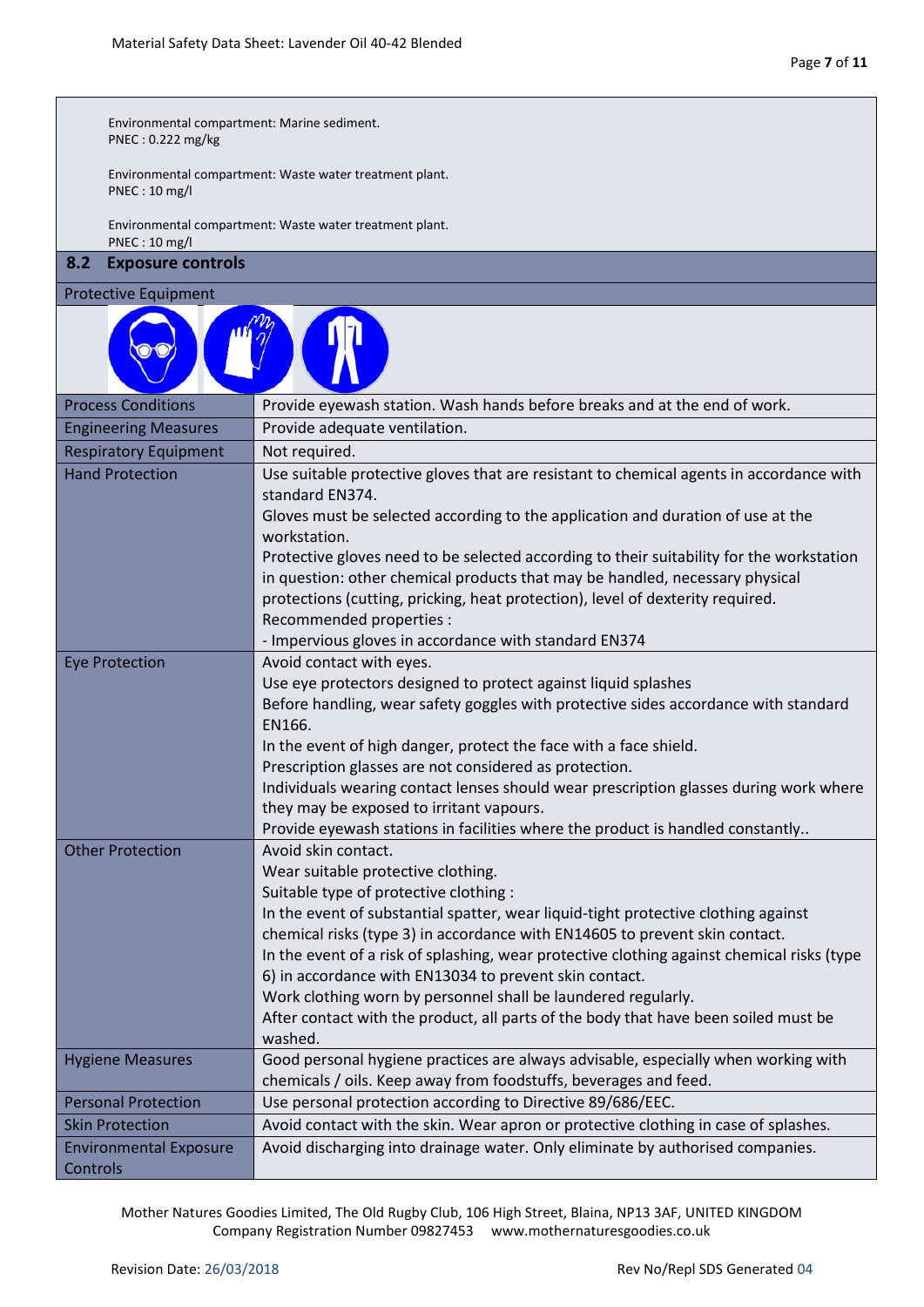## **09. PHYSICAL AND CHEMICAL PROPERTIES**

| 9.1<br>Information on basic physical and chemical properties |                               |  |
|--------------------------------------------------------------|-------------------------------|--|
| Appearance                                                   | Liquid                        |  |
| Colour                                                       | Colourless to pale yellow     |  |
| <b>Odour</b>                                                 | Characteristic                |  |
| <b>Relative Density</b>                                      | Approx. 0.885 @ 20°C          |  |
| Flash Point (°C)                                             | $71^{\circ}$ C                |  |
| Refractive Index                                             | Approx. 1.459 @ 20°C          |  |
| Melting Point (°C)                                           | No additional data available. |  |
| Boiling Point (°C)                                           | No additional data available. |  |
| <b>Vapour Pressure</b>                                       | No additional data available. |  |
| Insoluble in water.<br>Solubility in Water @20°C             |                               |  |
| Auto-ignition                                                | No additional data available. |  |
| temperature (°C)                                             |                               |  |
| <b>Other information</b><br>9.2                              |                               |  |
| No additional data available.                                |                               |  |

# **10. STABILITY AND REACTIVITY**

| <b>10.1</b> | <b>Reactivity</b>                                                                          |
|-------------|--------------------------------------------------------------------------------------------|
|             | No additional data available.                                                              |
| 10.2        | <b>Chemical stability</b>                                                                  |
|             | This mixture is stable under the recommended handling and storage conditions in section 7. |
| 10.3        | <b>Possible hazardous reactions</b>                                                        |
|             | No additional data available.                                                              |
| 10.4        | <b>Conditions to Avoid</b>                                                                 |
|             | No additional data available.                                                              |
| 10.5        | <b>Incompatible materials</b>                                                              |
|             | No additional data available.                                                              |
| 10.6        | <b>Hazardous Decomposition Products</b>                                                    |
|             | The thermal decomposition may release/form :                                               |
|             | - carbon monoxide (CO)                                                                     |
|             | - carbon dioxide $(CO2)$ .                                                                 |

# **11. TOXOLOGICAL INFORMATION**

| 11.1 Information on toxicological effects |                                                                                                       |  |  |
|-------------------------------------------|-------------------------------------------------------------------------------------------------------|--|--|
| <b>Acute Toxicity</b>                     | Not classified.                                                                                       |  |  |
|                                           | Acute toxicity:                                                                                       |  |  |
|                                           | CAMPHOR L)=10% (CAS: 76-22-2)<br>Oral route: $LD50 = 1500$ mg/kg<br>Inhalation route: LC50 = 1.5 mg/l |  |  |
|                                           | EUCALYPTOL (CAS: 470-82-6)<br>Oral route: $LD50 = 2480$ mg/kg                                         |  |  |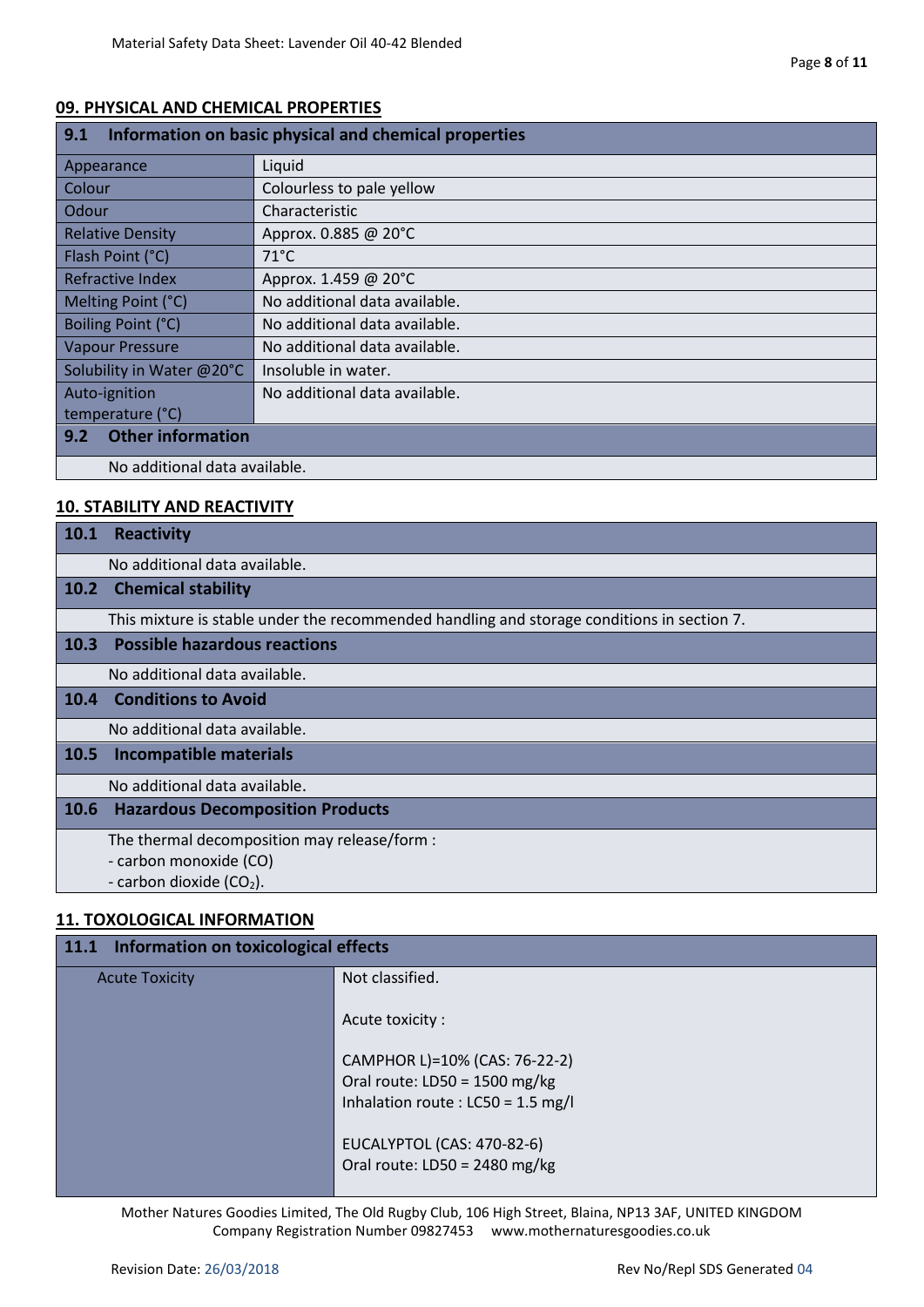|                                   | LINALOOL (CAS: 78-70-6)                                                    |
|-----------------------------------|----------------------------------------------------------------------------|
|                                   | Oral route: LD50 = 2790 mg/kg.                                             |
|                                   |                                                                            |
| Skin corrosion / irritation       | Causes skin irritation.                                                    |
|                                   | May cause irreversible damage to the skin; namely inflammation of the skin |
|                                   | or the formation of erythema and eschar or oedema following exposure up    |
|                                   | to four hours.                                                             |
| Serious eye damage / irritation   | Causes serious eye irritation.                                             |
| Respiratory or skin sensitisation | May cause an allergic reaction by skin contact.                            |
| <b>Germ Cell Mutagenicity</b>     | Not classified.                                                            |
| Carcinogenicity                   | CAS 5989-27-5 : IARC Group 3 : The agent is not classifiable as to its     |
|                                   | carcinogenicity to humans.                                                 |
| Reproductive toxicity             | Not classified.                                                            |
| STOT-single exposure              | Not classified.                                                            |
| STOT-repeated exposure            | Not classified.                                                            |
| <b>Aspiration hazard</b>          | Not classified.                                                            |
| Photo-toxicity                    | No additional data available.                                              |
| <b>Other Information</b>          | No additional data available.                                              |

# **12. ECOLOGICAL INFORMATION**

| 12.1        | <b>Toxicity</b>                           |
|-------------|-------------------------------------------|
|             | No additional data available.             |
|             | 12.2 Persistence & degradability          |
|             | No additional data available.             |
| 12.3        | <b>Bioaccumulation Potential</b>          |
|             | No additional data available.             |
| 12.4        | <b>Mobility in soil</b>                   |
|             | No additional data available.             |
| <b>12.5</b> | <b>Results of PBT and vPvB Assessment</b> |
|             | No additional data available.             |
| 12.6        | <b>Other adverse effects</b>              |
|             | No additional data available.             |

# **13. DISPOSAL CONSIDERATIONS**

# **13.1 Waste treatment methods**

Do not pour into drains or waterways.

**Waste :**

Waste management is carried out without endangering human health, without harming the environment and, in particular without risk to water, air, soil, plants or animals.

Recycle or dispose of waste in compliance with current legislation, preferably via a certified collector or company.

Do not contaminate the ground or water with waste, do not dispose of waste into the environment. **Soiled packaging :**

Empty container completely. Keep label(s) on container.

Give to a certified disposal contractor.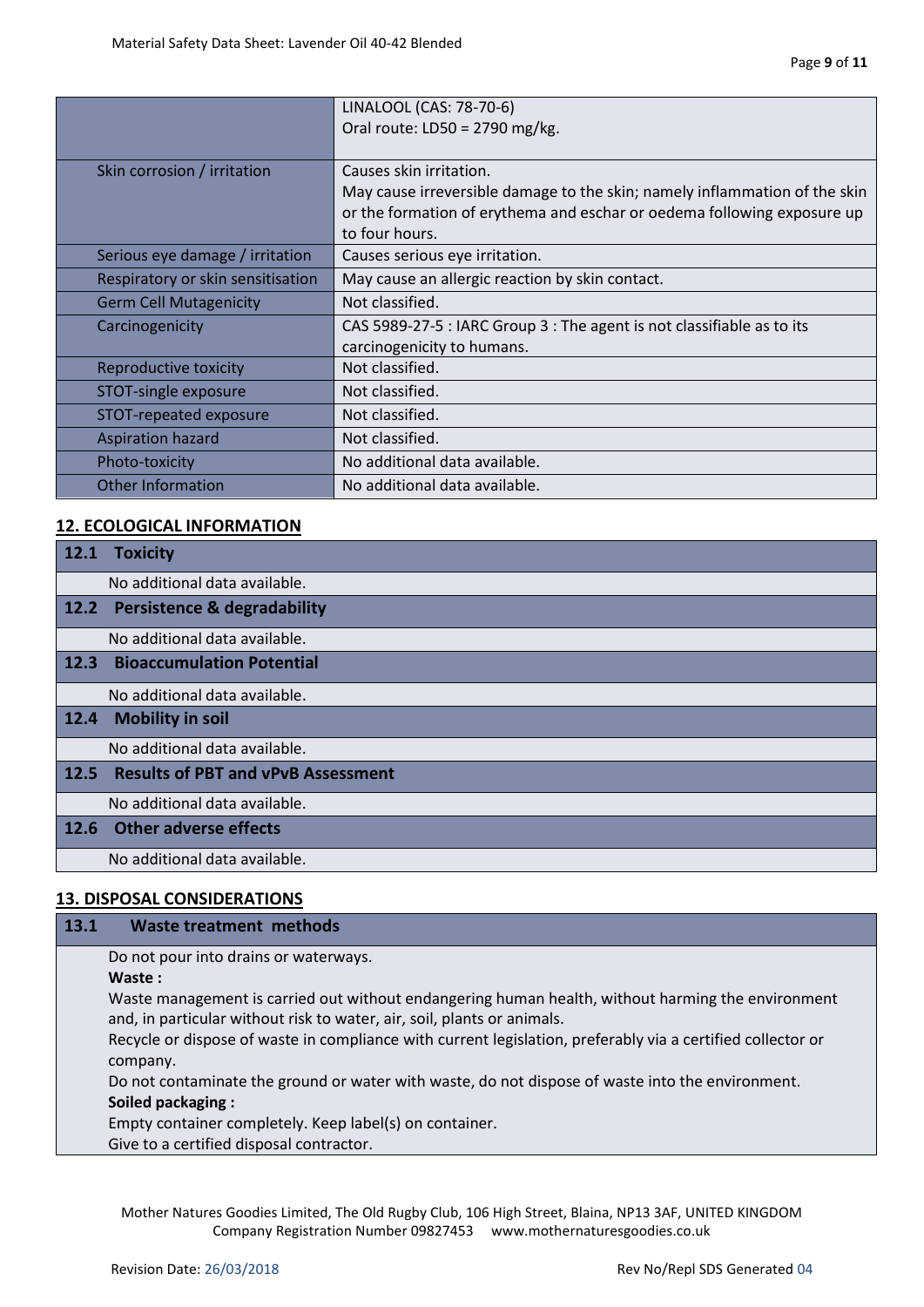## **14. TRANSPORT INFORMATION**

| 14.1 | <b>UN number</b>                                                                                                                                                                          |                 |                 |              |                       |                          |                    |                      |
|------|-------------------------------------------------------------------------------------------------------------------------------------------------------------------------------------------|-----------------|-----------------|--------------|-----------------------|--------------------------|--------------------|----------------------|
|      | <b>UN No. Road</b>                                                                                                                                                                        |                 | 3082            |              |                       |                          |                    |                      |
|      | <b>UN No. SEA</b>                                                                                                                                                                         |                 | 3082            |              |                       |                          |                    |                      |
|      | <b>UN No. AIR</b>                                                                                                                                                                         |                 | 3082            |              |                       |                          |                    |                      |
| 14.2 | <b>UN proper shipping name</b>                                                                                                                                                            |                 |                 |              |                       |                          |                    |                      |
|      | ENVIRONMENTALLY HAZARDOUS SUBSTANCE LIQUID N.O.S.                                                                                                                                         |                 |                 |              |                       |                          |                    |                      |
| 14.3 | <b>Transport hazard class(es)</b>                                                                                                                                                         |                 |                 |              |                       |                          |                    |                      |
|      | <b>ADR/RID/ADN Class</b>                                                                                                                                                                  | 9               |                 |              |                       |                          |                    |                      |
|      | <b>IMDG Class</b>                                                                                                                                                                         | 9               |                 |              |                       |                          |                    |                      |
|      | <b>ICAO Class/Division</b>                                                                                                                                                                | 9               |                 |              |                       |                          |                    |                      |
|      | <b>Transport Labels</b>                                                                                                                                                                   |                 |                 |              |                       |                          |                    |                      |
|      |                                                                                                                                                                                           |                 |                 |              |                       |                          |                    |                      |
|      |                                                                                                                                                                                           |                 |                 |              |                       |                          |                    |                      |
|      |                                                                                                                                                                                           |                 |                 |              |                       |                          |                    |                      |
|      | GOOD:                                                                                                                                                                                     |                 |                 |              |                       |                          |                    |                      |
| 14.4 | <b>Packing group</b>                                                                                                                                                                      |                 |                 |              |                       |                          |                    |                      |
|      | ADR/RID/ADN Packing group                                                                                                                                                                 |                 | III             |              |                       |                          |                    |                      |
|      | <b>IMDG Packing group</b>                                                                                                                                                                 |                 | $\mathbf{III}$  |              |                       |                          |                    |                      |
|      | ICAO Packing group                                                                                                                                                                        |                 | III             |              |                       |                          |                    |                      |
| 14.5 | <b>Environmental hazards</b>                                                                                                                                                              |                 |                 |              |                       |                          |                    |                      |
|      | Environmentally Hazardous Substance/Marine Pollutant                                                                                                                                      |                 |                 |              |                       |                          |                    |                      |
|      |                                                                                                                                                                                           |                 |                 |              |                       |                          |                    |                      |
|      |                                                                                                                                                                                           |                 |                 |              |                       |                          |                    |                      |
|      |                                                                                                                                                                                           |                 |                 |              |                       |                          |                    |                      |
|      |                                                                                                                                                                                           |                 |                 |              |                       |                          |                    |                      |
|      |                                                                                                                                                                                           |                 |                 |              |                       |                          |                    |                      |
| 14.6 | <b>Special precautions for user</b>                                                                                                                                                       |                 |                 |              |                       |                          |                    |                      |
|      | ADR/RID                                                                                                                                                                                   |                 |                 |              |                       |                          |                    |                      |
|      | Class<br>Code                                                                                                                                                                             | Pack gr.        | Label           | Ident.<br>LQ | Provis.               | EQ                       | Tunnel<br>Cat.     |                      |
|      | M <sub>6</sub><br>9                                                                                                                                                                       | III             | 90<br>9         | 5L           | 274 335 601           | E1<br>$\overline{3}$     | E                  |                      |
|      | <b>IMDG</b>                                                                                                                                                                               |                 |                 |              |                       |                          |                    |                      |
|      | 2°Label<br>Class                                                                                                                                                                          | Pack gr.        | LQ              | <b>EMS</b>   | Provis.               | EQ                       |                    |                      |
|      | 9                                                                                                                                                                                         | III             | 5L              | $F-A, S-F$   | 274 335               | E1                       |                    |                      |
|      |                                                                                                                                                                                           |                 |                 |              |                       |                          |                    |                      |
|      | <b>IATA</b>                                                                                                                                                                               |                 |                 |              |                       |                          |                    |                      |
|      | Class<br>2°Label<br>9                                                                                                                                                                     | Pack gr.<br>III | Passager<br>964 | 450L         | Passager Cargo<br>964 | Cargo<br>450L            | note<br>A97 / A158 | EQ<br>E <sub>1</sub> |
|      | 9                                                                                                                                                                                         | III             | Y964            |              | 30 kg G -             | $\overline{\phantom{0}}$ | A97 / A158 E1      |                      |
|      |                                                                                                                                                                                           |                 |                 |              |                       |                          |                    |                      |
|      | For limited quantities, see part 2.7 of the OACI/IATA and chapter 3.4 of the ADR and IMDG.<br>For excepted quantities, see part 2.6 of the OACI/IATA and chapter 3.5 of the ADR and IMDG. |                 |                 |              |                       |                          |                    |                      |